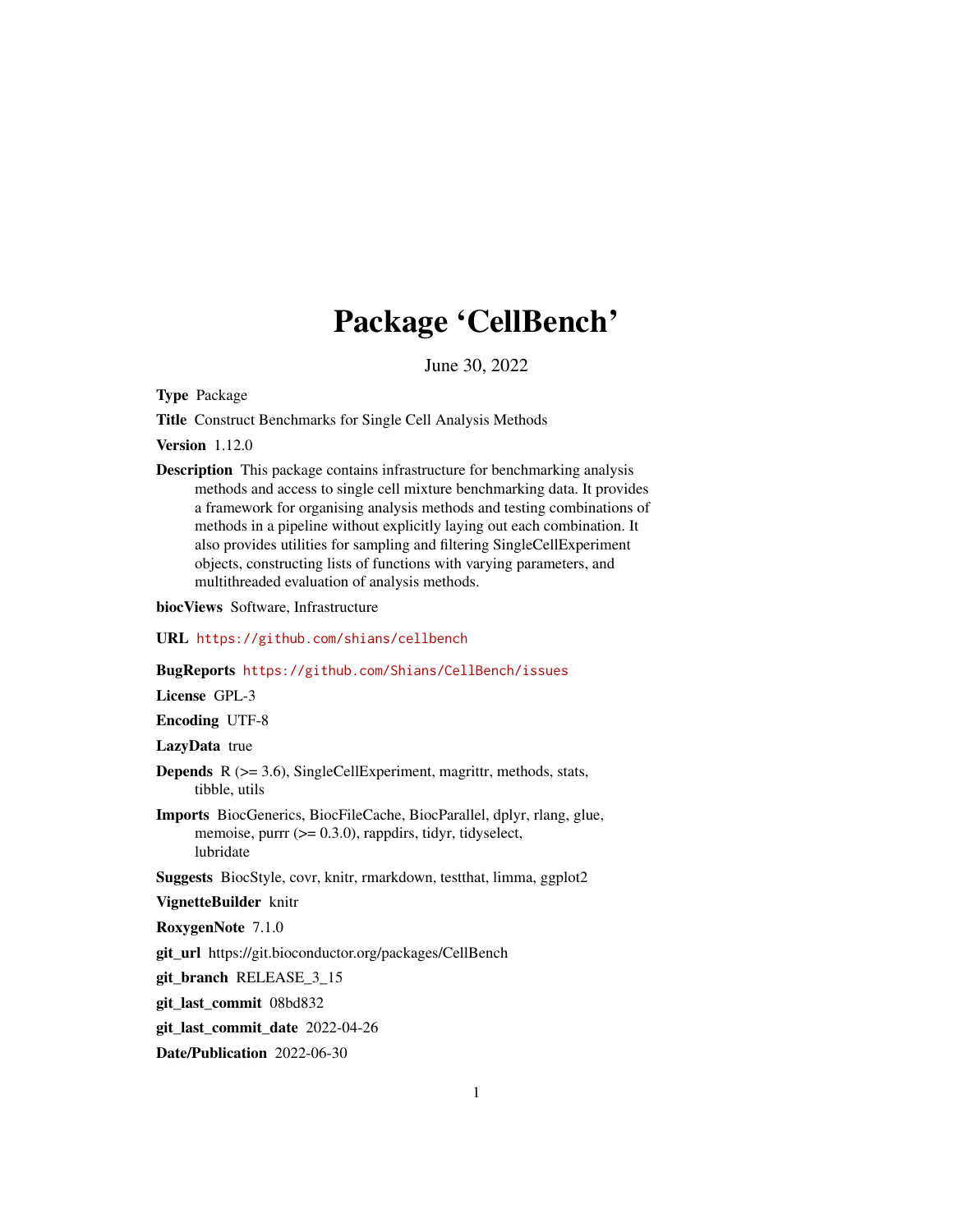# 2 R topics documented:

Author Shian Su [cre, aut], Saskia Freytag [aut], Luyi Tian [aut], Xueyi Dong [aut], Matthew Ritchie [aut], Peter Hickey [ctb], Stuart Lee [ctb]

Maintainer Shian Su <su.s@wehi.edu.au>

# R topics documented:

|                                                                                                       | 3              |
|-------------------------------------------------------------------------------------------------------|----------------|
|                                                                                                       | 3              |
|                                                                                                       | $\overline{4}$ |
|                                                                                                       | 5              |
|                                                                                                       | 6              |
|                                                                                                       | 7              |
|                                                                                                       | 8              |
|                                                                                                       | 8              |
|                                                                                                       | 9              |
|                                                                                                       | 9              |
|                                                                                                       | 10             |
|                                                                                                       | <b>10</b>      |
|                                                                                                       | 11             |
|                                                                                                       | 12             |
|                                                                                                       | 12             |
|                                                                                                       | 13             |
|                                                                                                       | 13             |
| $keep\_high\_var\_genes \ldots \ldots \ldots \ldots \ldots \ldots \ldots \ldots \ldots \ldots \ldots$ | 14             |
|                                                                                                       | 15             |
|                                                                                                       |                |
|                                                                                                       | 16             |
|                                                                                                       | 17             |
|                                                                                                       | 18             |
|                                                                                                       | 18             |
|                                                                                                       | 19             |
|                                                                                                       | 19             |
|                                                                                                       | -20            |
|                                                                                                       | 21             |
|                                                                                                       |                |

**Index** [23](#page-22-0)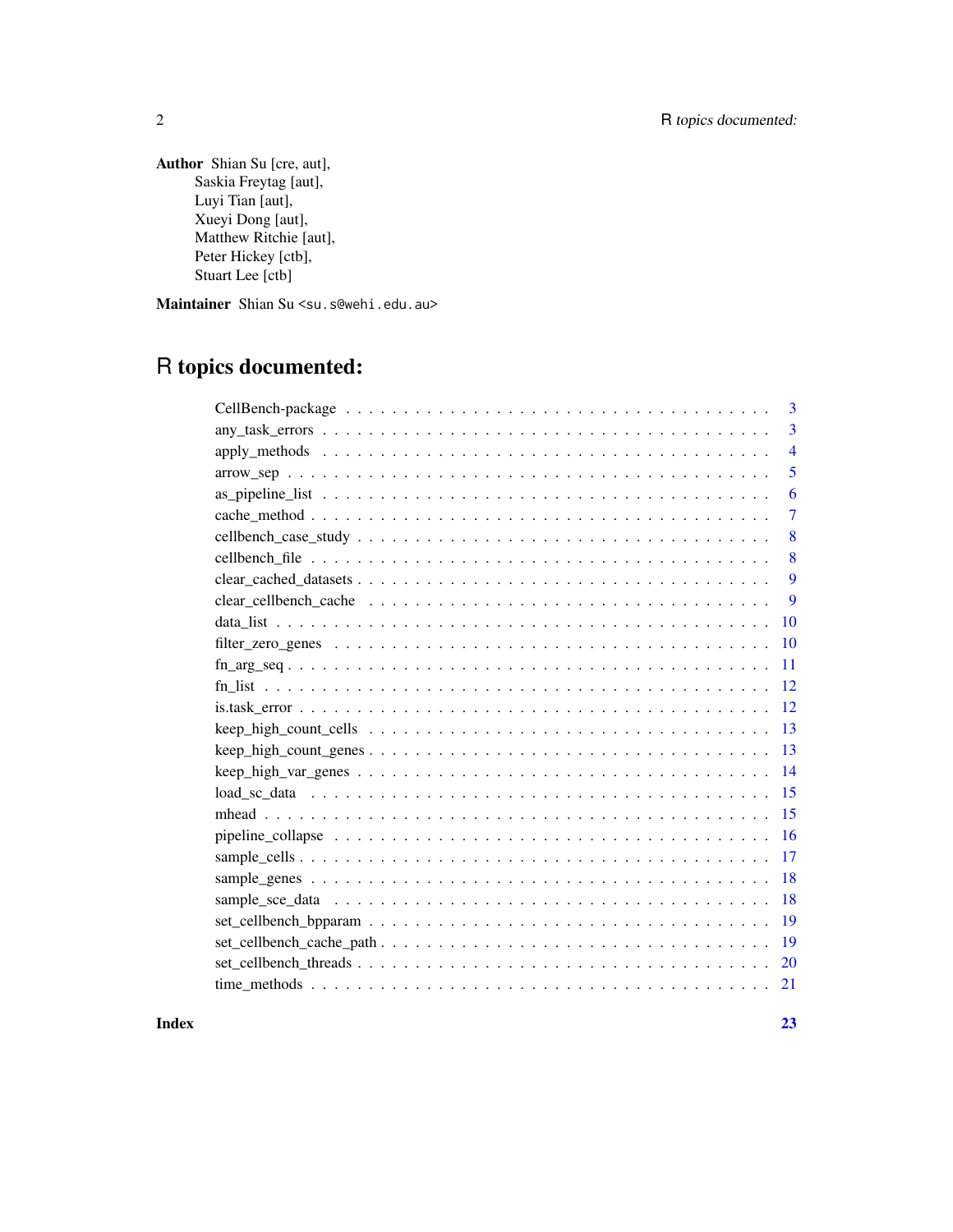<span id="page-2-0"></span>CellBench-package *A framework for benchmarking combinations of methods in multistage pipelines*

# Description

This package contains a framework for benchmarking combinations of methods in a multi-stage pipeline. It is mainly based around the apply\_methods function, which takes lists of functions to be applied in stages of a pipeline.

#### Author(s)

Shian Su <<https://www.github.com/shians>>

# See Also

The core function in this package is [apply\\_methods](#page-3-1), see vignette("Introduction", package = "CellBench") for basic usage. Run cellbench\_case\_study() to see a case study using Cell-Bench. The data loading functions from [load\\_all\\_data](#page-14-1) may also be of interest.

any\_task\_errors *Check if any tasks produced errors*

#### Description

Check the results column of a benchmark tibble for any task\_error objects.

#### Usage

```
any_task_errors(x, verbose)
```
## S3 method for class 'benchmark\_tbl' any\_task\_errors(x, verbose = FALSE)

# Arguments

|         | the tibble to check                             |
|---------|-------------------------------------------------|
| verbose | TRUE if the rows with errors should be reported |

#### Value

TRUE if any entry in the result column is a task\_error object

#### Methods (by class)

• benchmark\_tbl: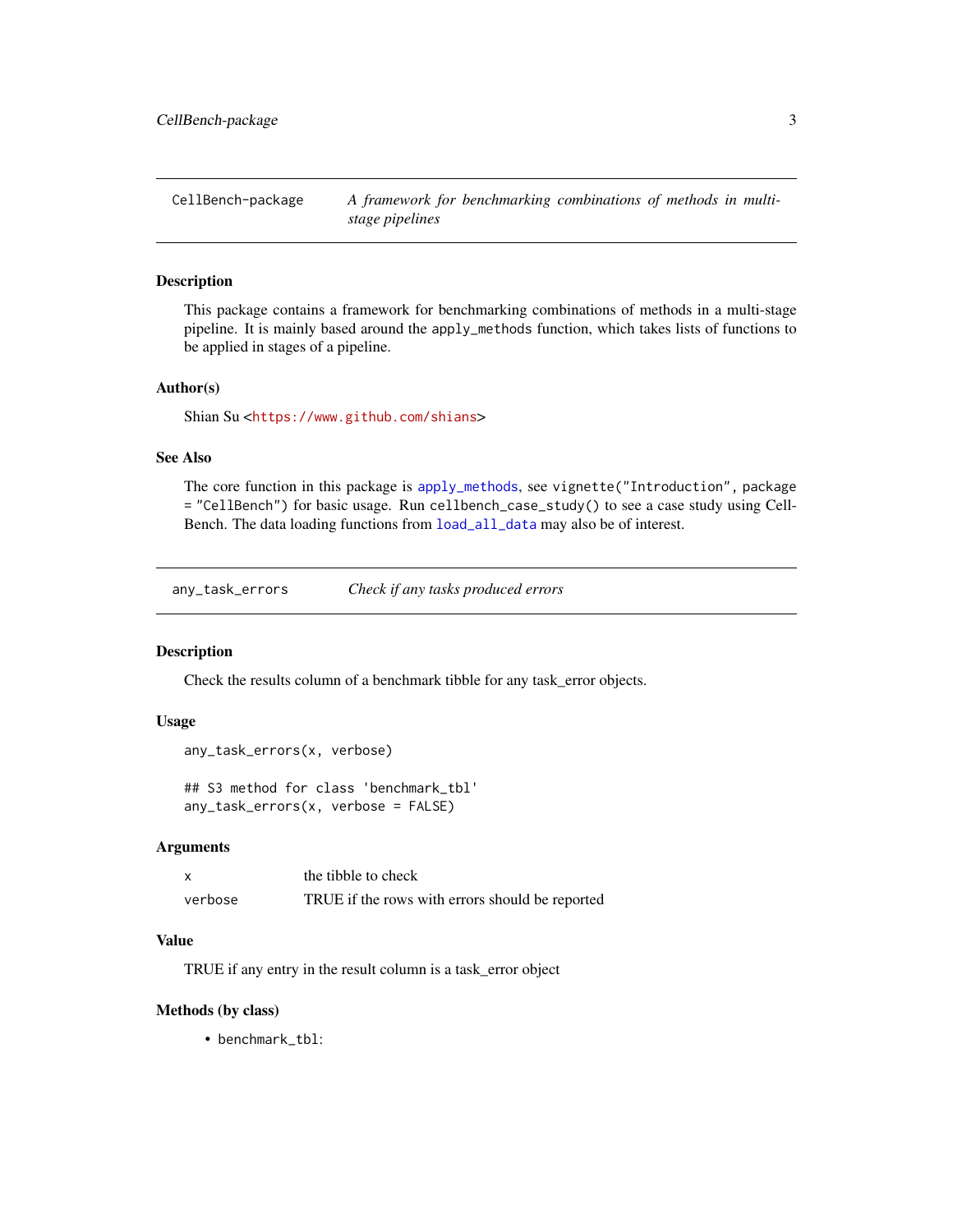<span id="page-3-1"></span><span id="page-3-0"></span>apply\_methods *Apply methods*

# Description

apply\_methods() and its aliases apply\_metrics and begin\_benchmark take either lists of datasets or benchmark\_tbl objects and applies a list of functions. The output is a benchmark\_tbl where each method has been applied to each dataset or preceeding result.

#### Usage

```
apply_methods(x, fn_list, name = NULL, suppress.messages = TRUE)
## S3 method for class 'list'
apply_methods(x, fn_list, name = NULL, suppress.messages = TRUE)
## S3 method for class 'benchmark_tbl'
apply_methods(x, fn_list, name = NULL, suppress.message = TRUE)## S3 method for class 'tbl_df'
apply_methods(x, fn_list, name = NULL, suppress.messages = TRUE)
apply_metrics(x, fn\_list, name = NULL, suppress.message = TRUE)begin_benchmark(x, fn_list, name = NULL, suppress.messages = TRUE)
```
#### Arguments

| X                 | the list of data or benchmark tibble to apply methods to   |
|-------------------|------------------------------------------------------------|
| $fn\_list$        | the list of methods to be applied                          |
| name              | (optional) the name of the column for methods applied      |
| suppress.messages |                                                            |
|                   | TRUE if messages from running methods should be suppressed |

#### Value

benchmark\_tbl object containing results from methods applied, the first column is the name of the dataset as factors, middle columns contain method names as factors and the final column is a list of results of applying the methods.

#### See Also

[time\\_methods](#page-20-1)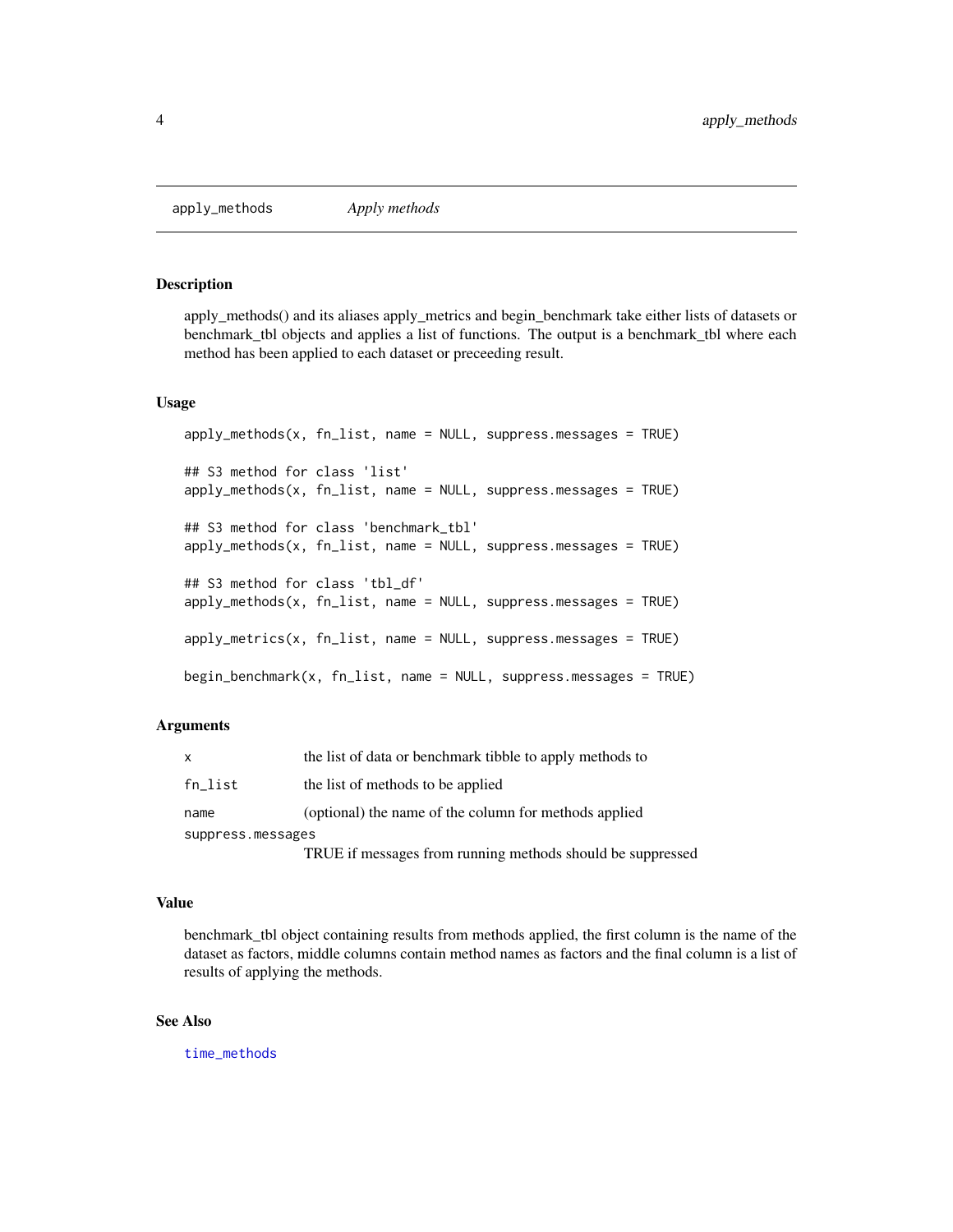# <span id="page-4-0"></span>arrow\_sep 5

# Examples

```
# list of data
datasets <- list(
   set1 = rnorm(500, mean = 2, sd = 1),set2 = rnorm(500, mean = 1, sd = 2))
# list of functions
add_noise <- list(
   none = identity,
   add_bias = function(x) { x + 1 }
)
res <- apply_methods(datasets, add_noise)
```
arrow\_sep *Unicode arrow separators*

# Description

Utility function for generating unicode arrow separators.

#### Usage

```
arrow_sep(towards = c("right", "left"), unicode = FALSE)
```
# Arguments

| towards | the direction the unicode arrow points towards                                                     |  |
|---------|----------------------------------------------------------------------------------------------------|--|
| unicode | whether unicode arrows should be used. Does not work inside plots within<br>knitted PDF documents. |  |

#### Value

a string containing an unicode arrow surrounded by two spaces

```
arrow_sep("left") # left arrrow
arrow_sep("right") # right arrrow
```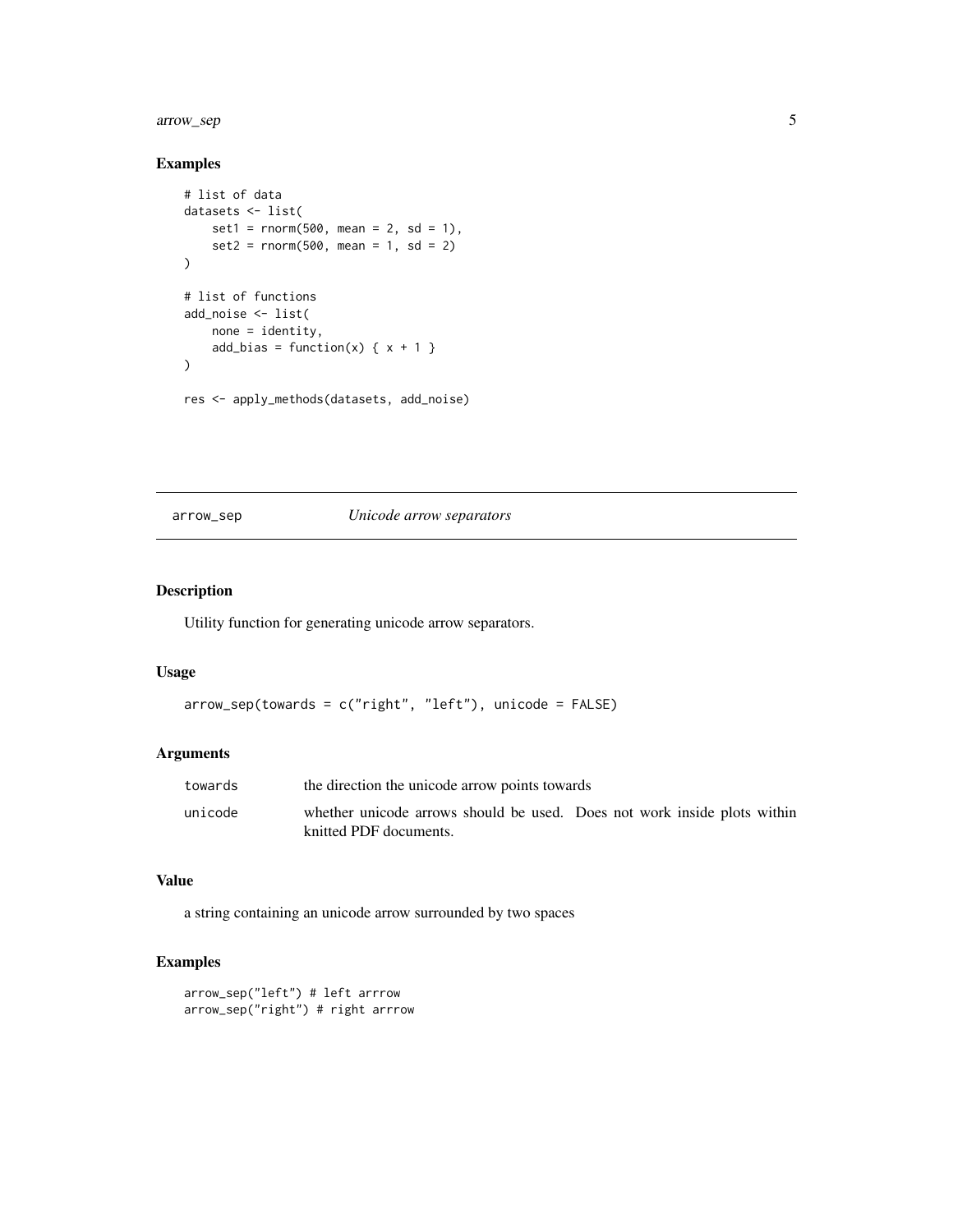<span id="page-5-1"></span><span id="page-5-0"></span>convert a benchmark\_tbl to a list where the name of the elements represent the pipeline steps separated by "..". This can be useful for using the apply family of functions.

#### Usage

```
as_pipeline_list(x)
```
#### Arguments

x the benchmark\_tbl object to convert

#### Value

list containing the results with names set to data and pipeline steps separated by ..

# See Also

[pipeline\\_collapse](#page-15-1)

as\_pipeline\_list(res)

```
# list of data
datasets <- list(
    set1 = rnorm(500, mean = 2, sd = 1),set2 = rnorm(500, mean = 1, sd = 2)\lambda# list of functions
add_noise <- list(
   none = identity,
    add_bias = function(x) { x + 1 }
)
res <- apply_methods(datasets, add_noise)
```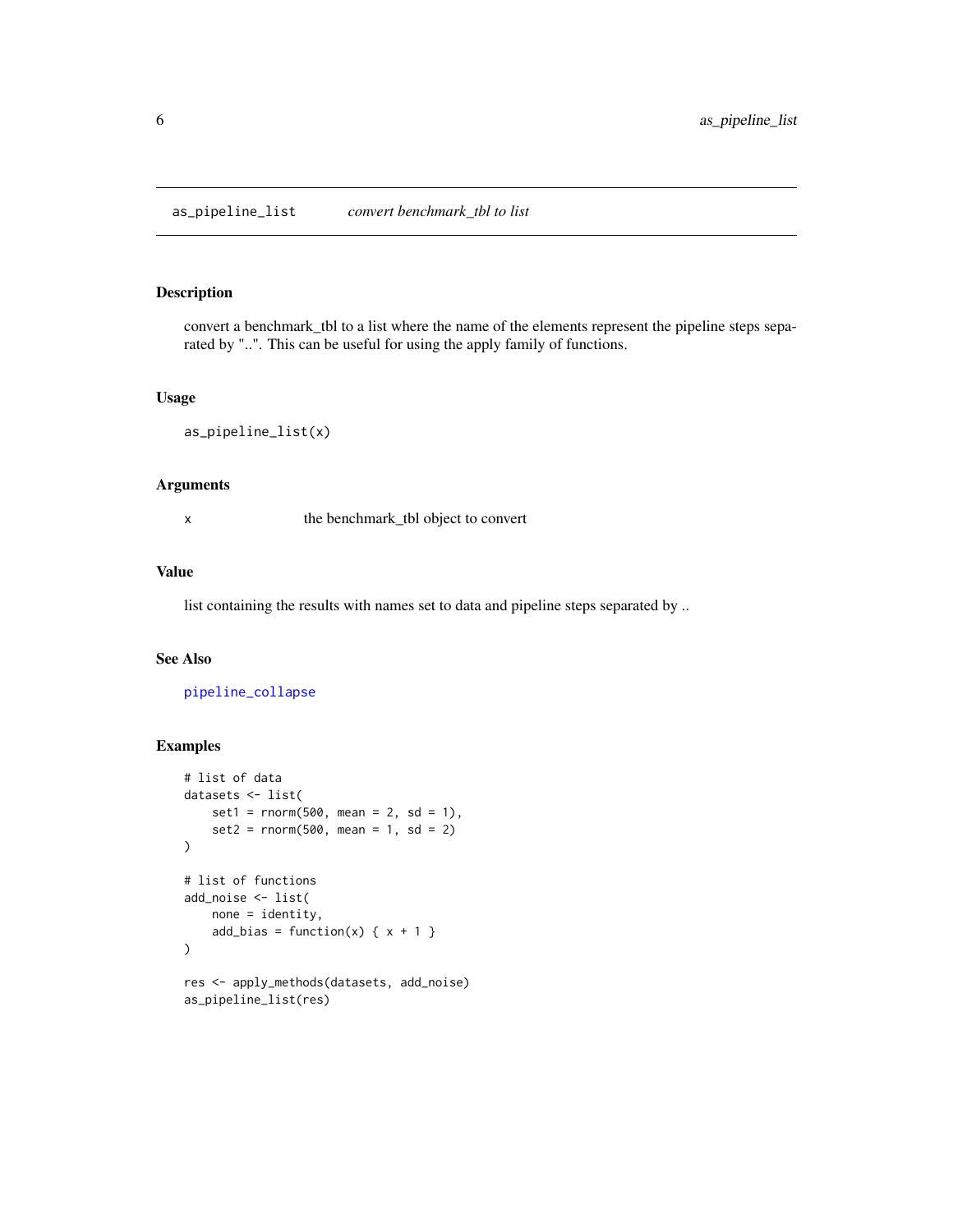<span id="page-6-1"></span><span id="page-6-0"></span>

Take a function and return a cached version. The arguments and results of a cached method is saved to disk and if the cached function is called again with the same arguments then the results will be retrieved from the cache rather than be recomputed.

#### Usage

```
cache_method(f, cache = getOption("CellBench.cache"))
```
# Arguments

|       | the function to be cached                    |
|-------|----------------------------------------------|
| cache | the cache information (from memoise package) |

# Details

(CAUTION) Because cached functions called with the same argument will always return the same output, pseudo-random methods will not return varying results over repeated runs as one might expect.

This function is a thin wrapper around [memoise](#page-0-0)

#### Value

function whose results are cached and is called identically to f

# See Also

[set\\_cellbench\\_cache\\_path](#page-18-1)

```
# sets cache path to a temporary directory
set_cellbench_cache_path(file.path(tempdir(), ".CellBenchCache"))
f \leftarrow function(x) \{ x + 1 \}cached_f <- cache_method(f)
```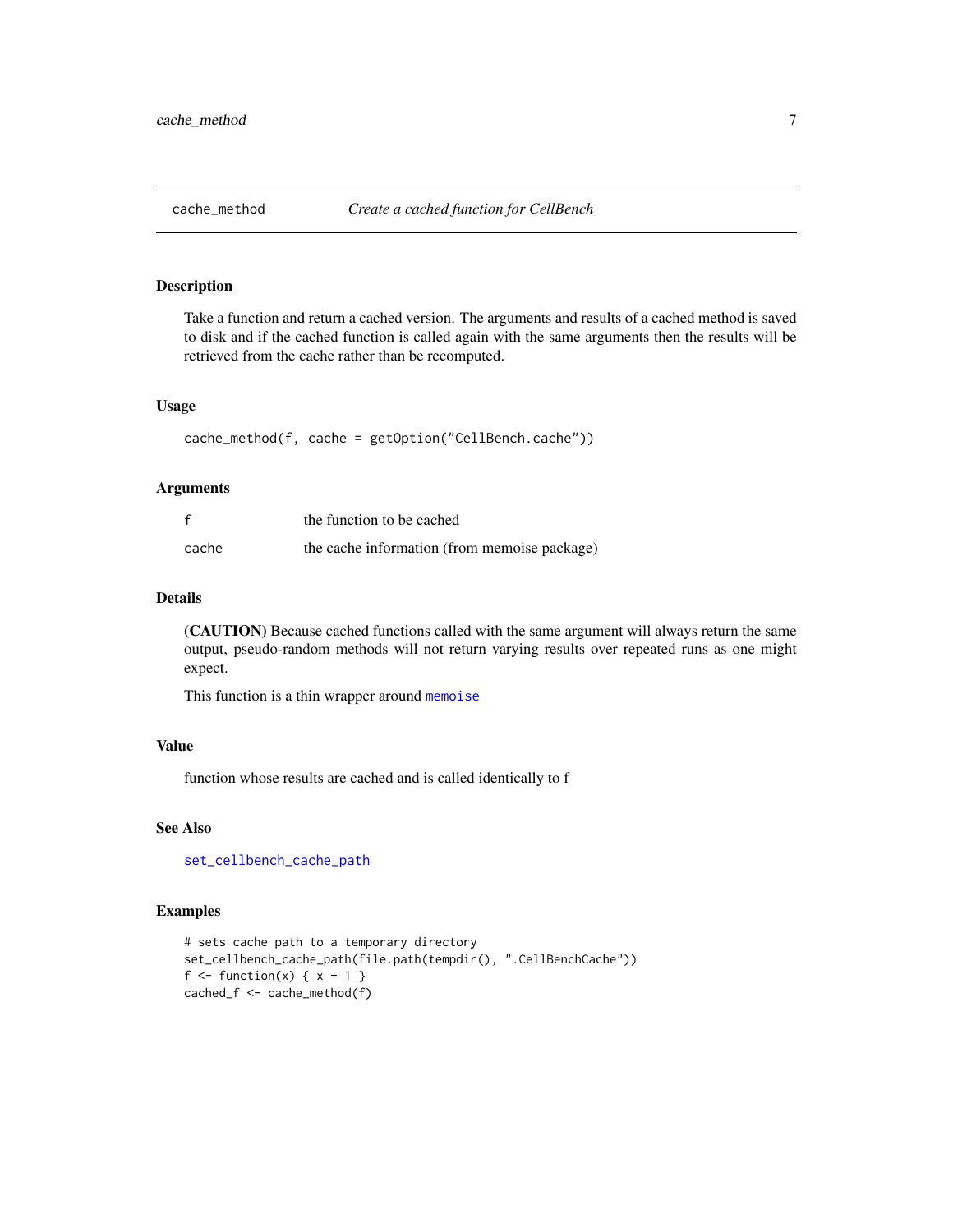<span id="page-7-0"></span>cellbench\_case\_study *Open vignetted containing a case study using CellBench*

# Description

Open vignetted containing a case study using CellBench

#### Usage

```
cellbench_case_study()
```
## Examples

```
## Not run:
cellbench_case_study()
```
## End(Not run)

cellbench\_file *Get path to CellBench packaged data*

# Description

Search CellBench package for packaged data, leaving argument empty will list the available data.

# Usage

```
cellbench_file(filename = NULL)
```
# Arguments

filename the name of the file to look for

# Value

string containing the path to the packaged data

```
cellbench_file() # shows available files
cellbench_file("10x_sce_sample.rds") # returns path to 10x sample data
```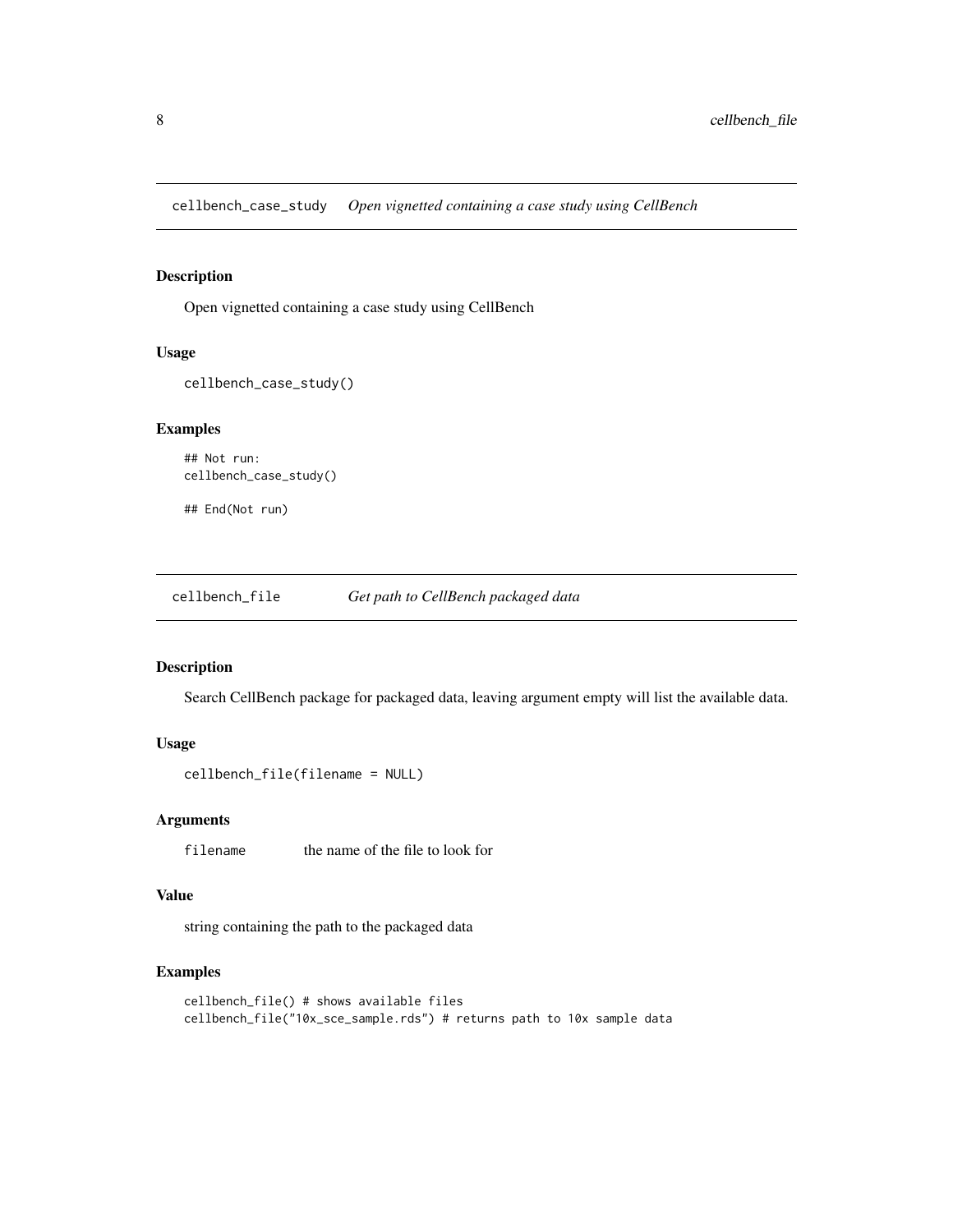<span id="page-8-0"></span>clear\_cached\_datasets *Clear cached datasets*

# Description

Delete the datasets cached by the load\_\*\_data set of functions

# Usage

```
clear_cached_datasets()
```
# Value

None

# Examples

```
## Not run:
clear_cached_datasets()
```
## End(Not run)

clear\_cellbench\_cache *Clear CellBench Cache*

# Description

Clears the method cache for CellBench

#### Usage

```
clear_cellbench_cache()
```
# Value

None

# Examples

```
## Not run:
clear_cellbench_cache()
```
## End(Not run)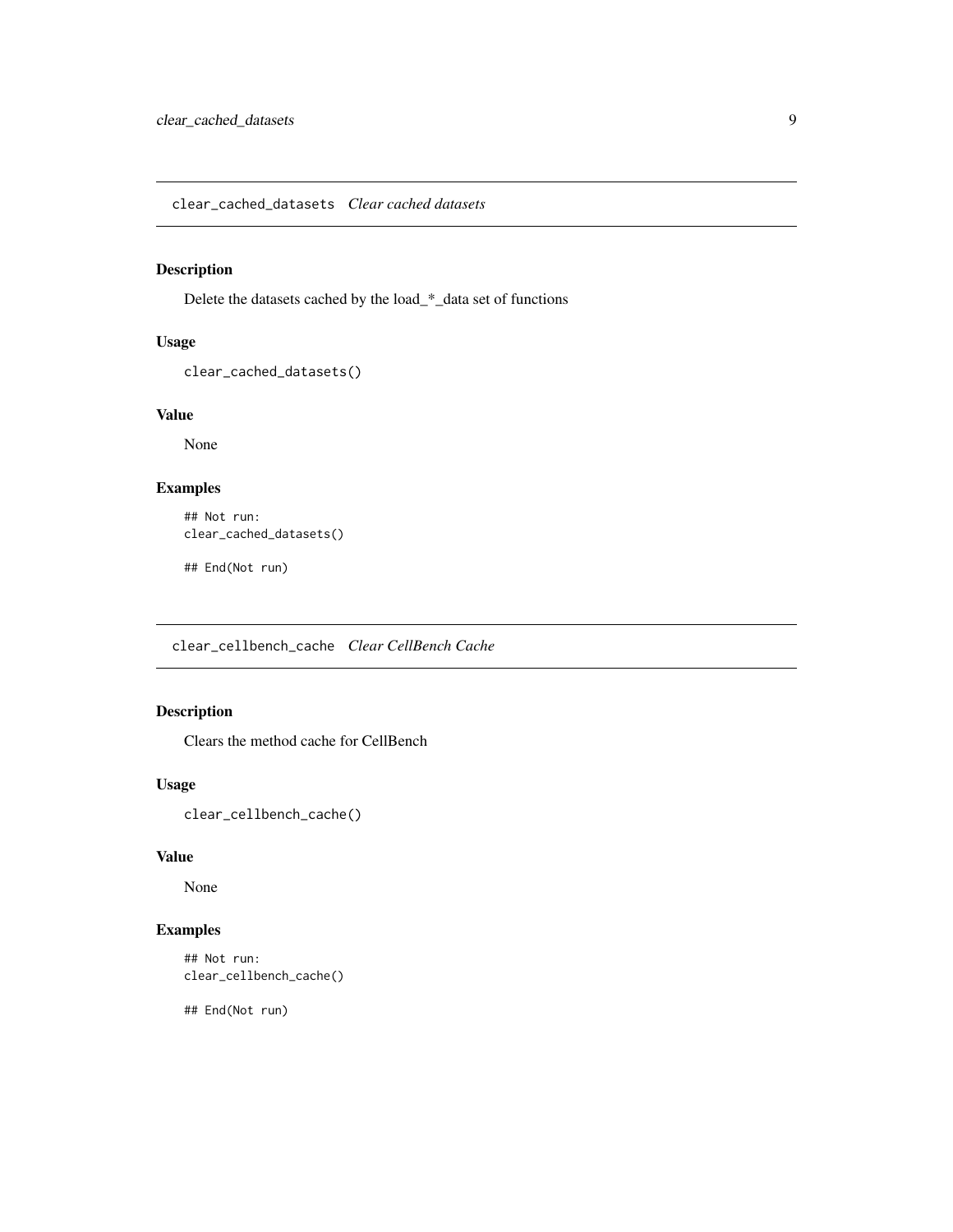<span id="page-9-0"></span>

Constructor for a list of data, a thin wrapper around list() which checks that all the inputs are of the same type and have names

# Usage

data\_list(...)

#### Arguments

... objects, must all be named

#### Value

a list of named data

# Examples

```
data(iris)
flist <- data_list(
    data1 = \text{iris}[1:20, 1],
    data2 = iris[21:40, ]
)
```
filter\_zero\_genes *Filter out zero count genes*

#### Description

Remove all genes (rows) where the total count is 0

# Usage

```
filter_zero_genes(x)
```
# Arguments

x the SingleCellExperiment or matrix to filter

# Value

object of same type as input with all zero count genes removed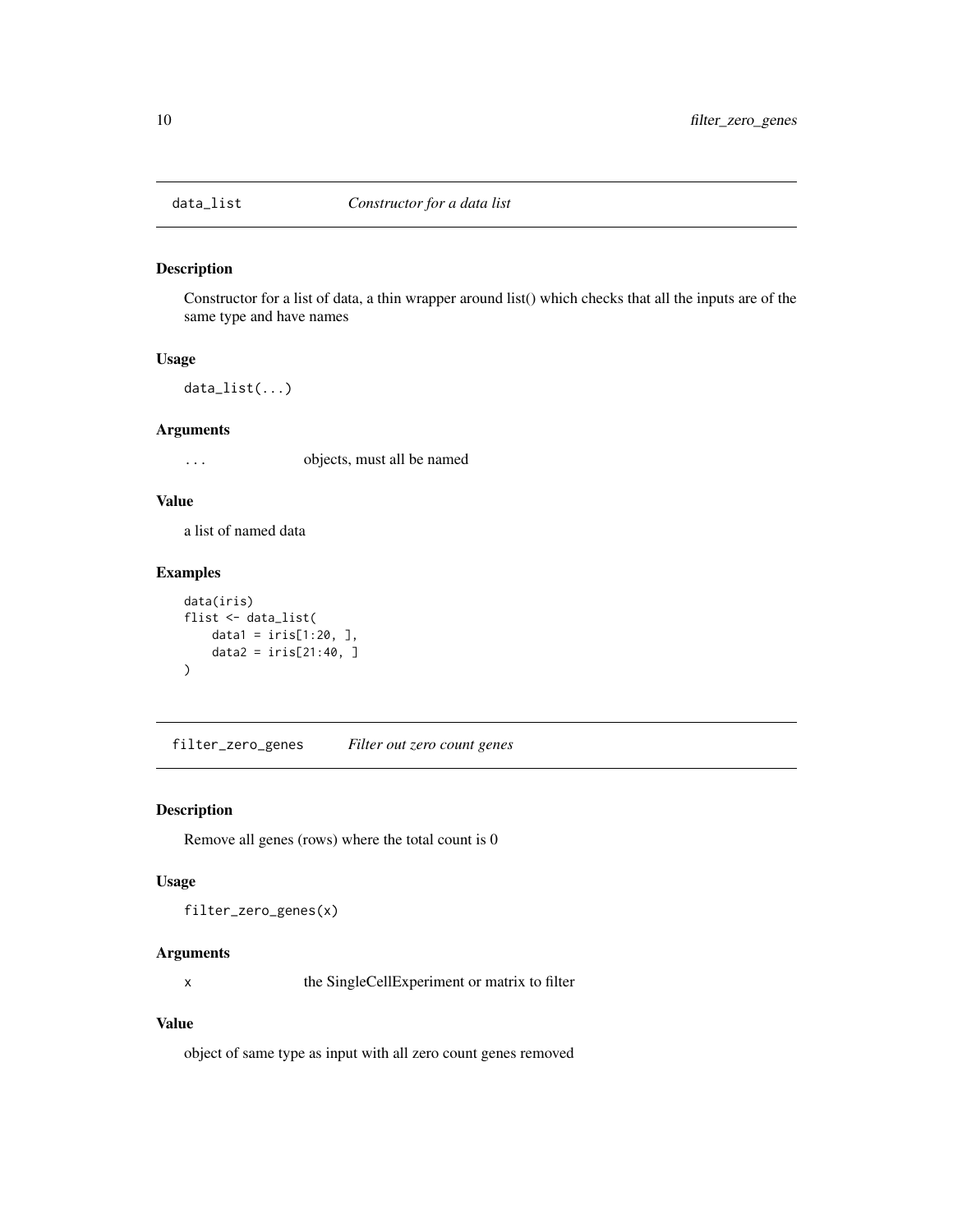# <span id="page-10-0"></span>fn\_arg\_seq 11

#### Examples

```
x \le matrix(rep(0:5, times = 5), nrow = 6, ncol = 5)
filter_zero_genes(x)
```
fn\_arg\_seq *Create a list of functions with arguments varying over a sequence*

# Description

Generate a list of functions where specific arguments have been pre-applied from a sequences of arguments, i.e. a function  $f(x, n)$  may have the 'n' argument pre-applied with specific values to obtain functions  $f(x, n = 1)$  and  $f(x, n = 2)$  stored in a list.

#### Usage

fn\_arg\_seq(func, ..., .strict = FALSE)

#### Arguments

| func    | function to generate list from                                                                                                                                                                                                                                                          |
|---------|-----------------------------------------------------------------------------------------------------------------------------------------------------------------------------------------------------------------------------------------------------------------------------------------|
| .       | vectors of values to use as arguments                                                                                                                                                                                                                                                   |
| .strict | TRUE if argument names are checked, giving an error if specified argument<br>does not appear in function signature. Note that functions with multiple methods<br>generally have only $f(x, \ldots)$ as their signature, so the check would fail even if<br>the arguments are passed on. |

#### Details

If multiple argument vectors are provided then the combinations of arguments in the sequences will be generated.

#### Value

list of functions with the specified arguments pre-applied. Names of the list indicate the values that have been pre-applied.

```
f \leftarrow function(x) {
    cat("x:", x)
}
f_list \leftarrow fn_arg_seq(f, x = c(1, 2))
f_list
f_list[[1]]() # x: 1
f_list[[2]]() # x: 2
g \leftarrow function(x, y) {
```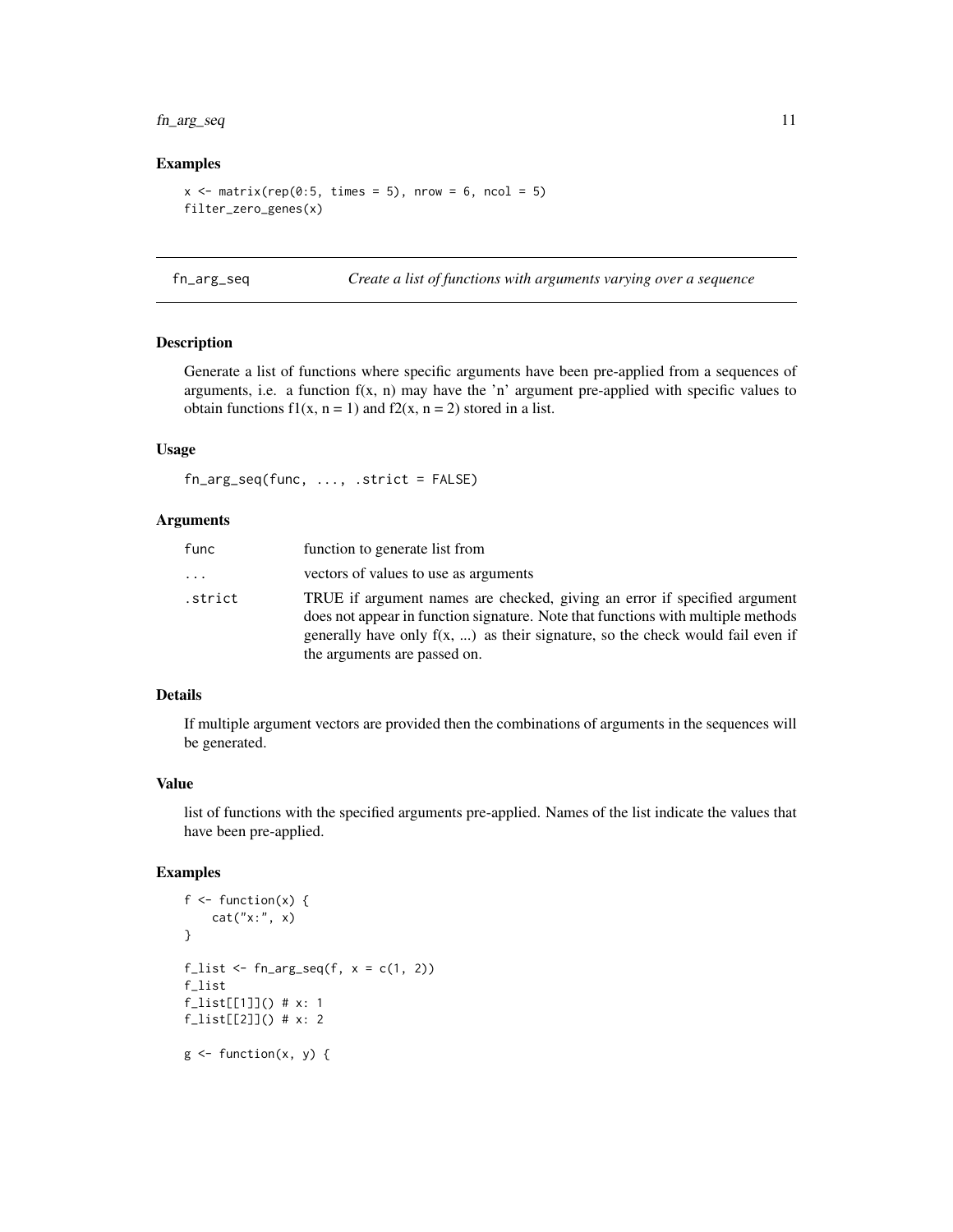```
cat("x:", x, "y:", y)
}
g_{\text{hist}} < -f_{\text{n}_{\text{ang\_seq}}(g, x = c(1, 2), y = c(3, 4))g_list
g_list[[1]]() # x: 1 y: 3
g_list[[2]]() # x: 1 y: 4
g_list[[3]]() # x: 2 y: 3
g_list[[4]]() # x: 2 y: 4
```
fn\_list *Constructor for a function list*

# Description

Constructor for a list of functions, a thin wrapper around list() which checks that all the inputs are functions and have names

#### Usage

fn\_list(...)

#### Arguments

... objects, must all be named

# Value

a list of named functions

# Examples

```
flist <- fn_list(
    mean = mean,
    median = median
\mathcal{L}
```
is.task\_error *Check for task errors*

# Description

This is a helper function for checking the result column of a benchmark\_tbl for task\_error objects. This is useful for filtering out rows where the result is a task error.

#### Usage

is.task\_error(x)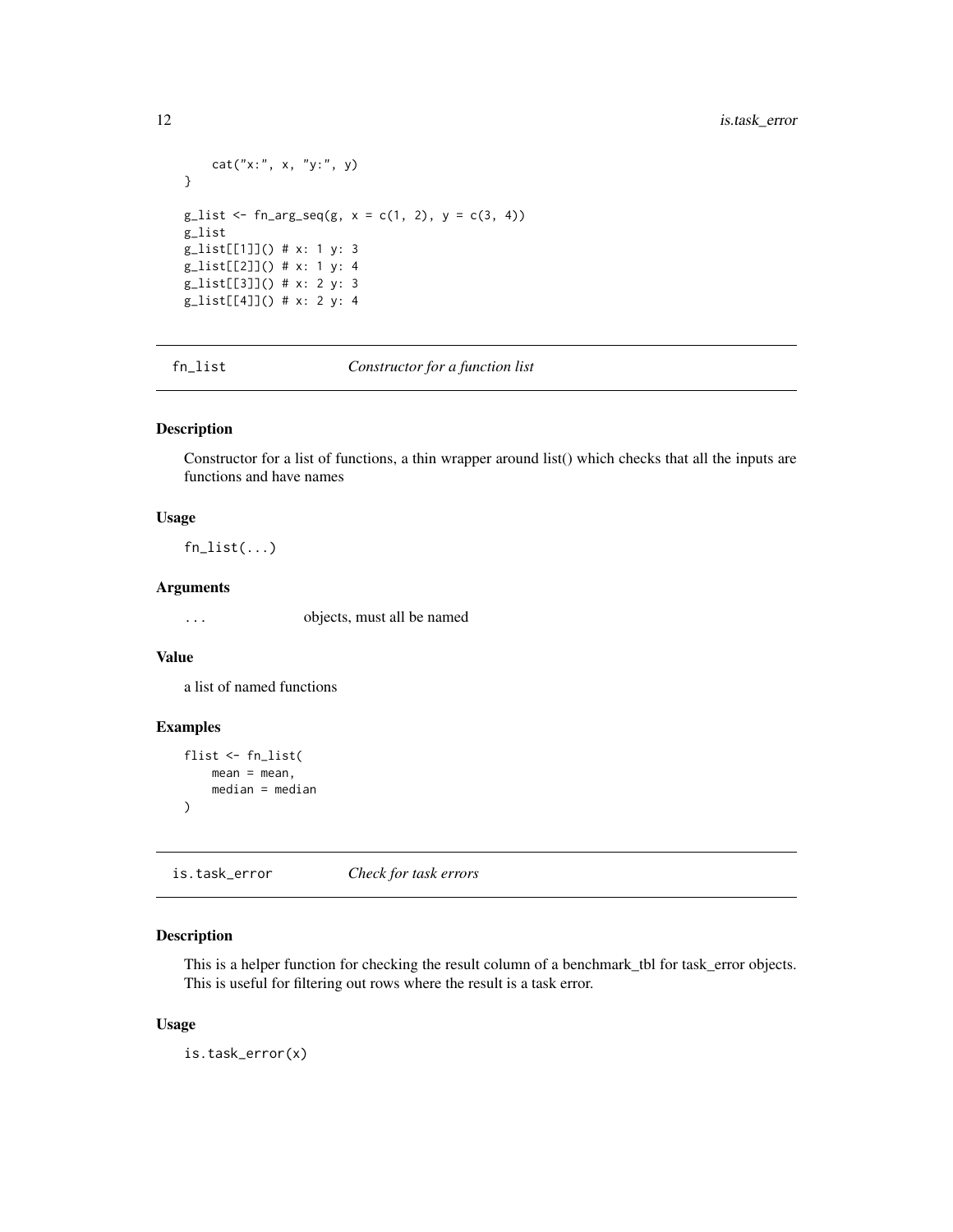#### <span id="page-12-0"></span>Arguments

x the object to be tested

# Value

vector of logicals denoting if elements of the list are task\_error objects

keep\_high\_count\_cells *Filter down to the highest count cells*

# Description

Filter a SingleCellExperiment or matrix down to the cells (columns) with the highest counts

# Usage

keep\_high\_count\_cells(x, n)

# Arguments

| x | the SingleCellExperiment or matrix        |
|---|-------------------------------------------|
| n | the number of highest count cells to keep |

#### Value

object of same type as input containing the highest count cells

# Examples

```
data(sample_sce_data)
keep_high_count_cells(sample_sce_data, 10)
```
keep\_high\_count\_genes *Filter down to the highest count genes*

#### Description

Filter a SingleCellExperiment or matrix down to the genes (rows) with the highest counts

#### Usage

keep\_high\_count\_genes(x, n)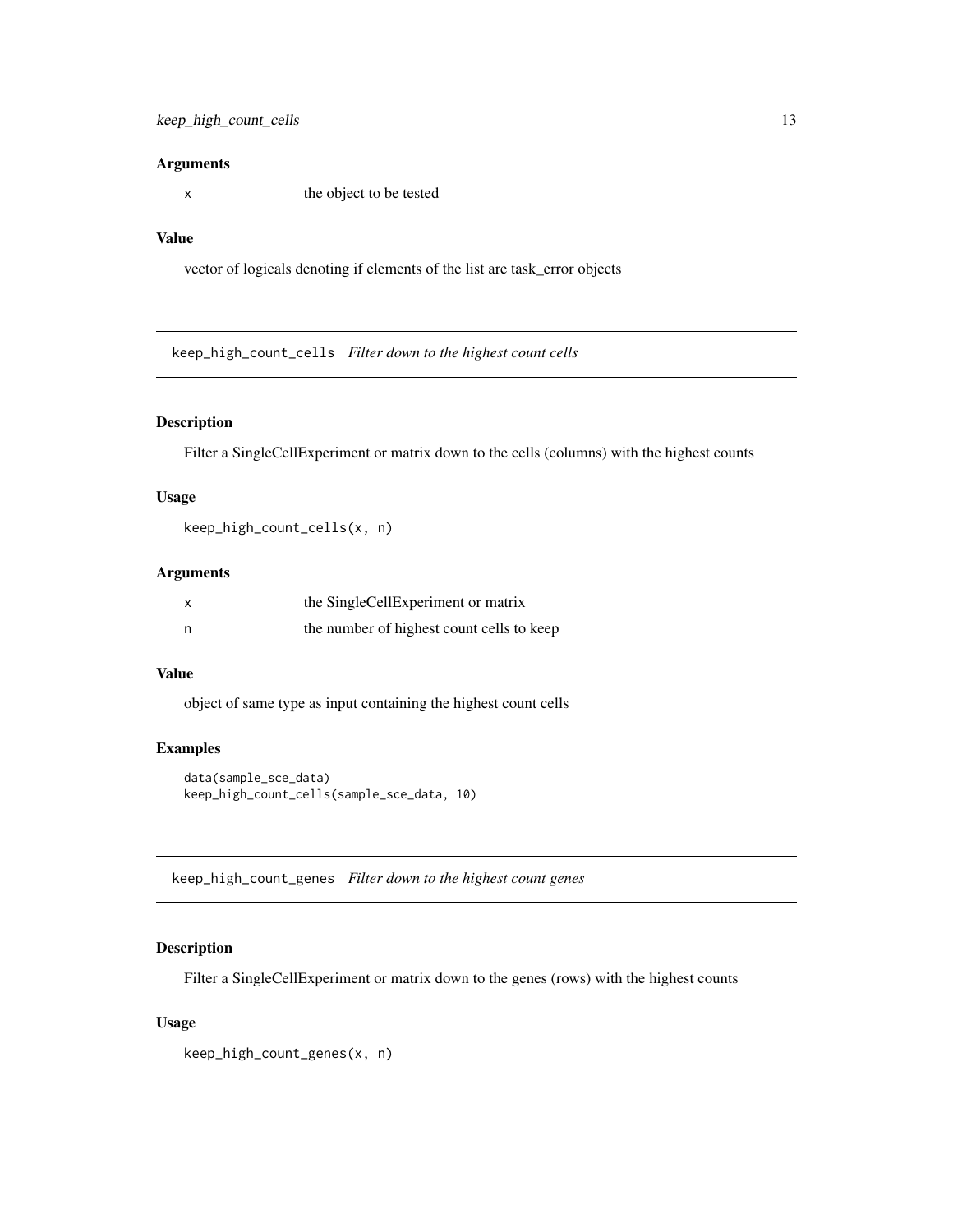# <span id="page-13-0"></span>Arguments

| x | the SingleCellExperiment or matrix        |
|---|-------------------------------------------|
|   | the number of highest count genes to keep |

# Value

object of same type as input containing the highest count genes

# Examples

```
data(sample_sce_data)
keep_high_count_genes(sample_sce_data, 300)
```
keep\_high\_var\_genes *Filter down to the most variable genes*

# Description

Filter a SingleCellExperiment or matrix down to the most variable genes (rows), variability is determined by var() scaled by the total counts for the gene.

# Usage

keep\_high\_var\_genes(x, n)

#### Arguments

| $\boldsymbol{\mathsf{x}}$ | the SingleCellExperiment or matrix        |
|---------------------------|-------------------------------------------|
| n                         | the number of most variable genes to keep |

# Value

object of same type as input containing the most variable genes

```
data(sample_sce_data)
keep_high_var_genes(sample_sce_data, 50)
```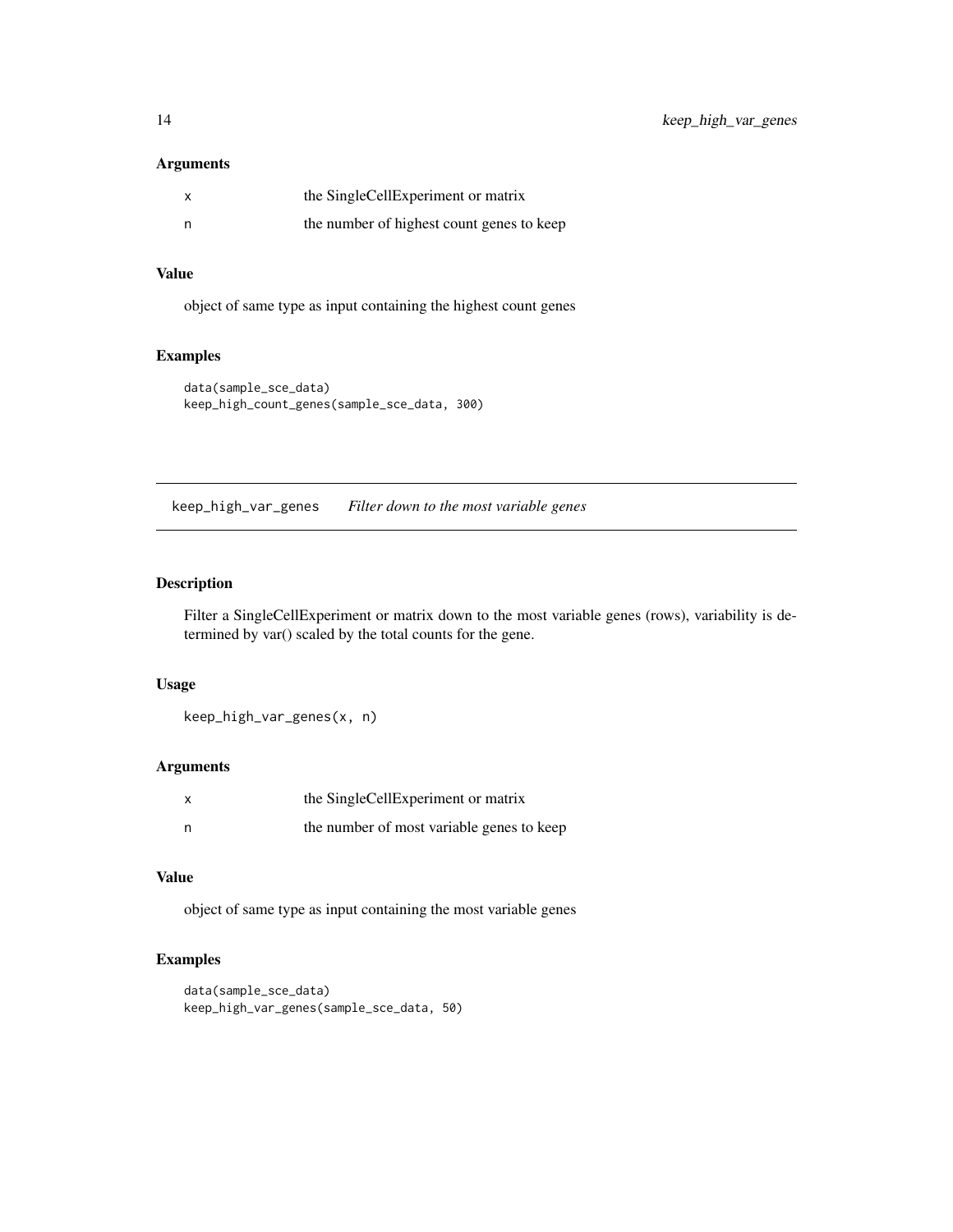<span id="page-14-1"></span><span id="page-14-0"></span>

Load in all CellBench data described at <https://github.com/LuyiTian/CellBench\_data/blob/master/README.md>.

#### Usage

```
load_sc_data()
```
load\_cell\_mix\_data()

load\_mrna\_mix\_data()

load\_all\_data()

# Value

list of SingleCellExperiment

# Functions

- load\_sc\_data: Load single cell data
- load\_cell\_mix\_data: Load cell mixture data
- load\_mrna\_mix\_data: Load mrna mixture data

#### Examples

```
## Not run:
cellbench_file <- load_all_data()
```
## End(Not run)

mhead *Get head of 2 dimensional object as a square block*

# Description

head prints all columns which may flood the console, mhead takes a square block which can look nicer and still provide a good inspection of the contents

#### Usage

mhead $(x, n = 6)$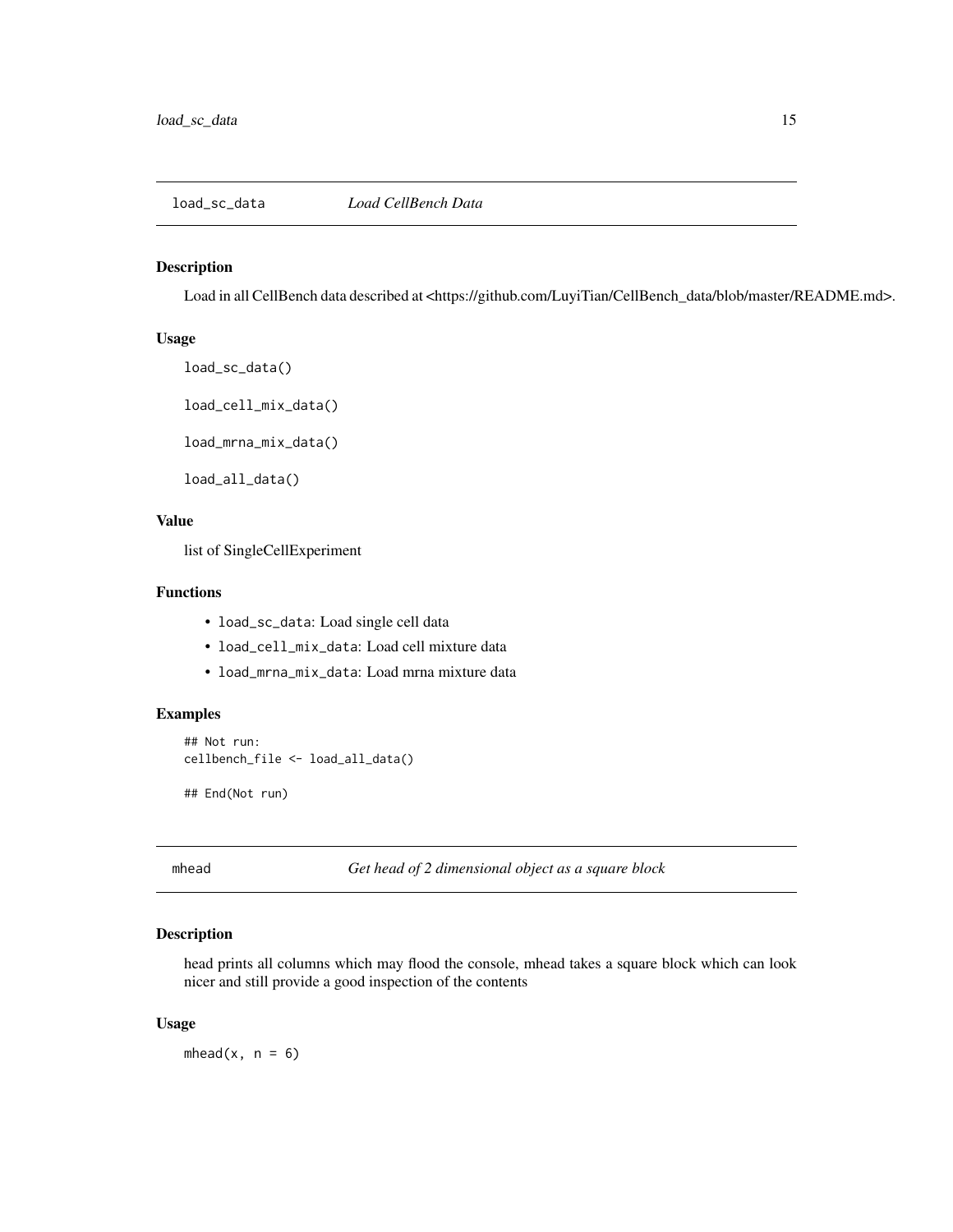# <span id="page-15-0"></span>Arguments

| x   | the object with 2 dimensions            |
|-----|-----------------------------------------|
| - n | the size of the n-by-n block to extract |

# Value

an n-by-n sized subset of x

#### Examples

```
x \le matrix(runif(100), nrow = 10, ncol = 10)
mhead(x)
mhead(x, n = 3)
```
<span id="page-15-1"></span>pipeline\_collapse *Collapse benchmark\_tbl into a two column summary*

# Description

Collapse benchmark\_tbl into two columns: "pipeline" and "result". The "pipeline" column will be the concatenated values from the data and methods columns while the "result" column remains unchanged from the benchmark\_tbl. This is useful for having a string summary of the pipeline for annotating.

#### Usage

```
pipeline_collapse(
  x,
  sep = arrow_sep("right"),
 drop.steps = TRUE,
  data.name = TRUE
)
```
#### Arguments

| X          | the benchmark_tbl to collapse                                                                              |
|------------|------------------------------------------------------------------------------------------------------------|
| sep        | the separator to use for concatenating the pipeline steps                                                  |
| drop.steps | if the data name and methods steps should be dropped from the output. TRUE<br>by default.                  |
| data.name  | if the dataset name should be included in the pipeline string. Useful if only a<br>single dataset is used. |

# Value

benchmark\_tbl with pipeline and result columns (and all other columns if drop.steps is FALSE)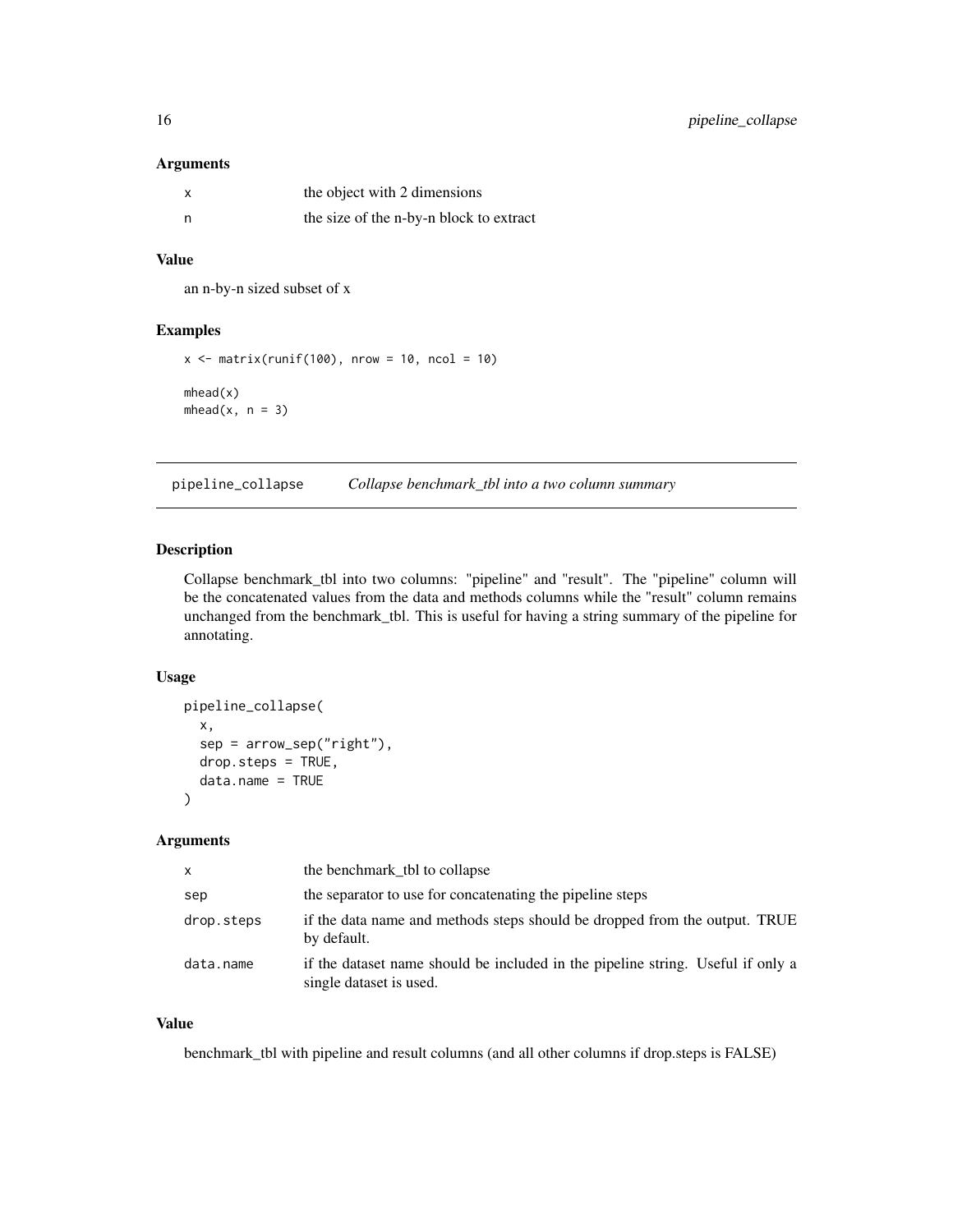<span id="page-16-0"></span>sample\_cells 17

# See Also

[as\\_pipeline\\_list](#page-5-1)

# Examples

```
# list of data
datasets <- list(
   set1 = rnorm(500, mean = 2, sd = 1),set2 = rnorm(500, mean = 1, sd = 2)\lambda# list of functions
add_noise <- list(
   none = identity,
    add_bias = function(x) { x + 1 }
)
res <- apply_methods(datasets, add_noise)
pipeline_collapse(res)
```
sample\_cells *Sample cells from a SingleCellExperiment*

# Description

Sample n cells from a SingleCellExperiment object with no replacement.

# Usage

sample\_cells(x, n)

#### Arguments

|   | the SingleCellExperiment object |
|---|---------------------------------|
| n | the number of cells to sample   |

# Value

SingleCellExperiment object

```
sample_sce_data <- readRDS(cellbench_file("celseq_sce_sample.rds"))
dim(sample_sce_data)
x <- sample_cells(sample_sce_data, 10)
dim(x)
```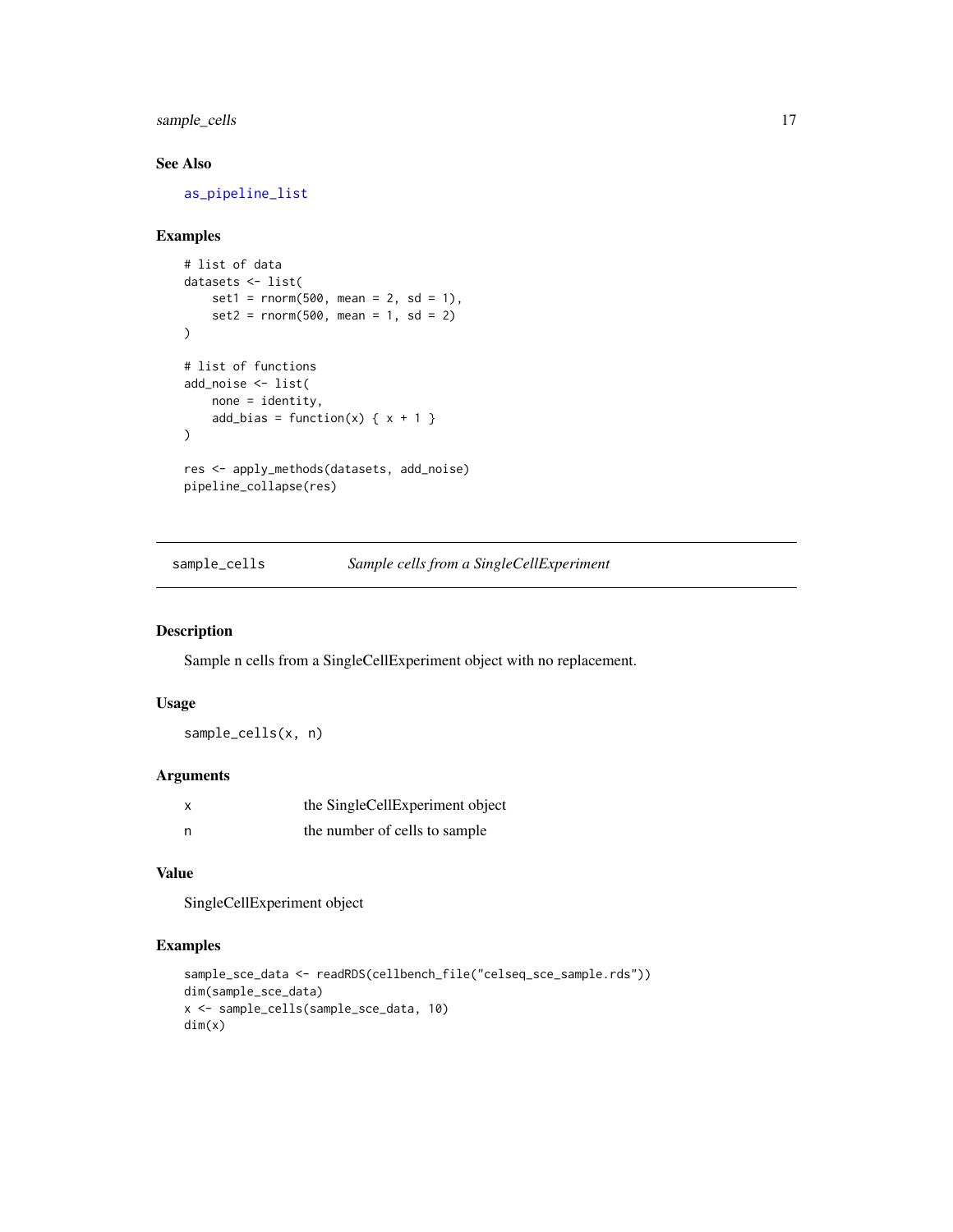<span id="page-17-0"></span>

Sample n genes from a SingleCellExperiment object with no replacement

#### Usage

```
sample_genes(x, n)
```
#### Arguments

| $\boldsymbol{\mathsf{x}}$ | the SingleCellExperiment object |
|---------------------------|---------------------------------|
| n                         | the number of genes to sample   |

#### Value

SingleCellExperiment object

#### Examples

```
sample_sce_data <- readRDS(cellbench_file("10x_sce_sample.rds"))
dim(sample_sce_data)
x <- sample_genes(sample_sce_data, 50)
dim(x)
```
sample\_sce\_data *This is data for testing functions in CellBench.*

#### Description

A dataset containing 200 genes and 50 cells randomly sampled from the CelSeq mRNA mixture dataset, each sample is a mixture of mRNA material from 3 different human adenocarcinoma cell lines. Useful for quick prototyping of method wrappers.

#### Usage

data(sample\_sce\_data)

# Format

A SingleCellExperiment object with sample annotations in colData(sample\_sce\_data). The annotation contains various QC metrics as well as the cell line mixture proportions

H2228\_prop proportion of mRNA from H2228 cell line H1975\_prop proportion of mRNA from H1975 cell line HCC827\_prop proportion of mRNA from HCC827 cell line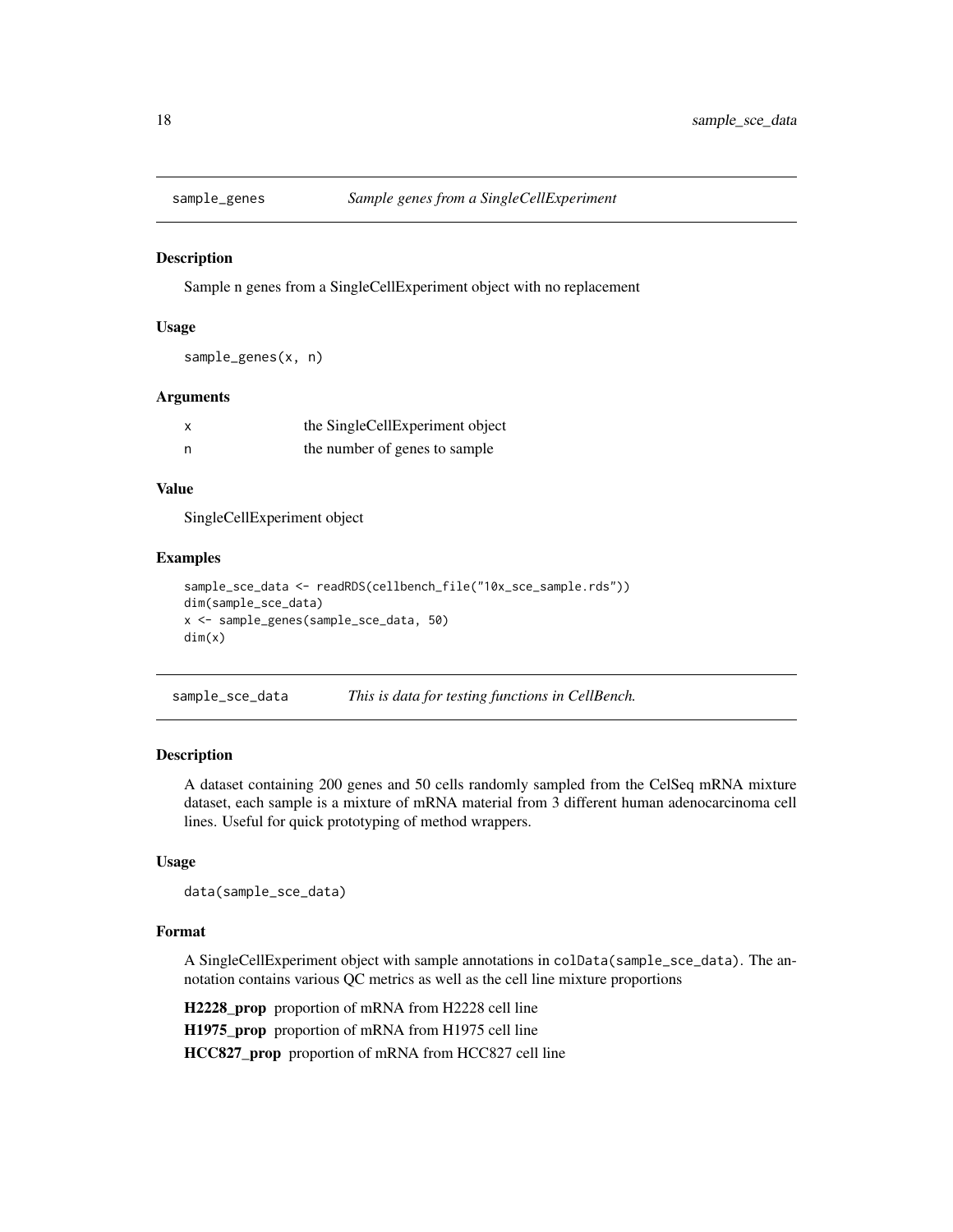# <span id="page-18-0"></span>set\_cellbench\_bpparam 19

# See Also

[load\\_mrna\\_mix\\_data](#page-14-1)

<span id="page-18-2"></span>set\_cellbench\_bpparam *Set BiocParallel parameter used CellBench*

# Description

This is a more advanced interface for changing CellBench's parallelism settings. Internally Cell-Bench uses BiocParallel for parallism, consult the documentation of BiocParallel to see what settings are available.

# Usage

set\_cellbench\_bpparam(param)

# Arguments

param the BiocParallel parameter object

#### Value

None

# See Also

[set\\_cellbench\\_threads](#page-19-1) for more basic interface

#### Examples

set\_cellbench\_threads(1) # CellBench runs on a single thread

<span id="page-18-1"></span>set\_cellbench\_cache\_path

*Set CellBench cache path*

# Description

Set CellBench cache path

#### Usage

```
set_cellbench_cache_path(path = "./.CellBenchCache")
```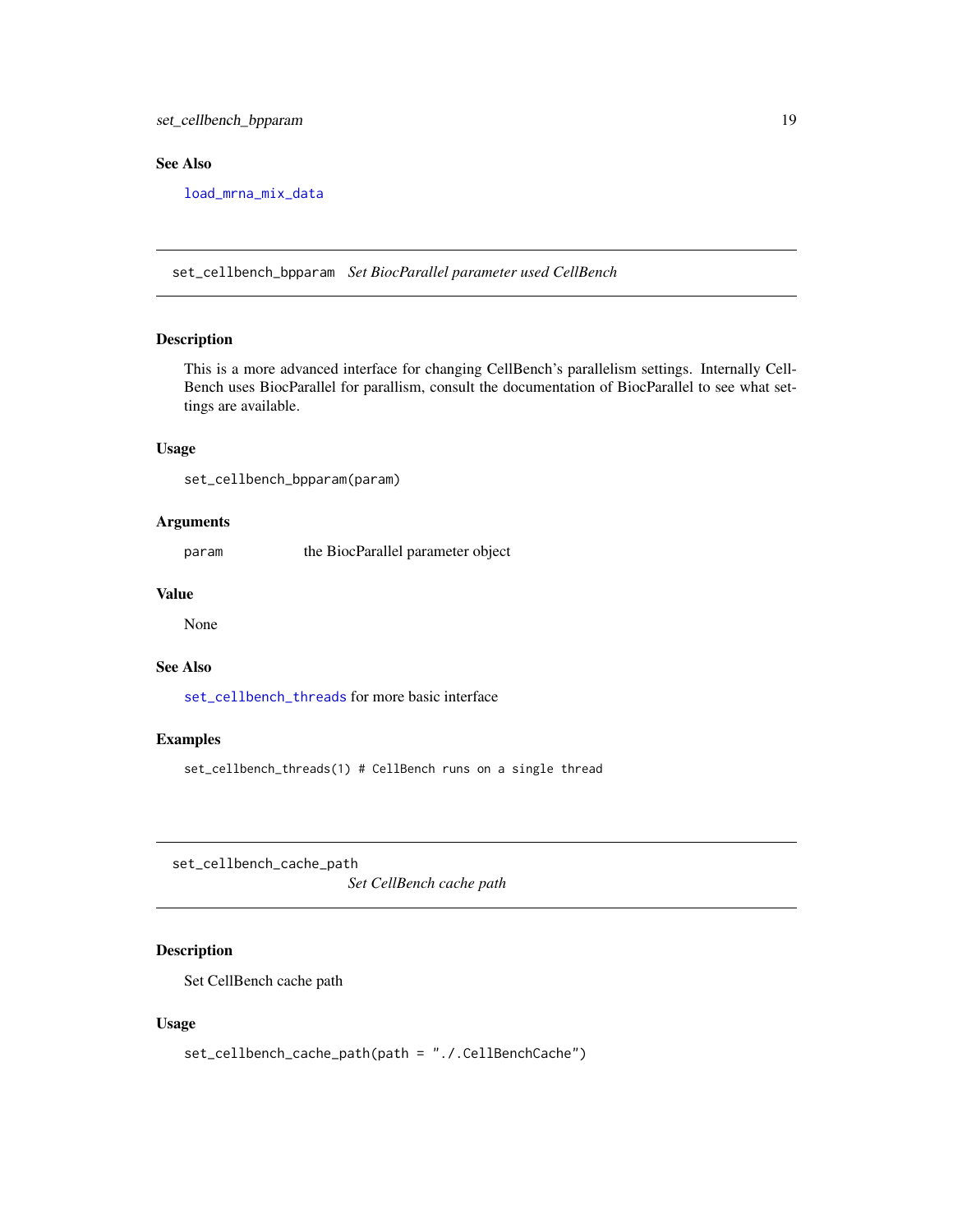#### <span id="page-19-0"></span>Arguments

path the path to where method caches should be stored

# Value

None

# See Also

[cache\\_method](#page-6-1) for constructing cached methods.

#### Examples

```
## Not run:
# hidden folder in local path
set_cellbench_cache_path(".CellBenchCache"))
## End(Not run)
# store in temp directory valid for this session
set_cellbench_cache_path(file.path(tempdir(), ".CellBenchCache"))
```
<span id="page-19-1"></span>set\_cellbench\_threads *Set number of threads used by CellBench*

# Description

Sets global parameter for CellBench to use multiple threads for applying methods. If any methods applied are multi-threaded then it's recommended to set CellBench threads to 1. It only recommended to use CellBench with multiple threads if methods applied can be set to run on single threads.

#### Usage

```
set_cellbench_threads(nthreads = 1)
```
#### Arguments

nthreads the number of threads used by CellBench

#### Value

None

# See Also

[set\\_cellbench\\_bpparam](#page-18-2) for more advanced interface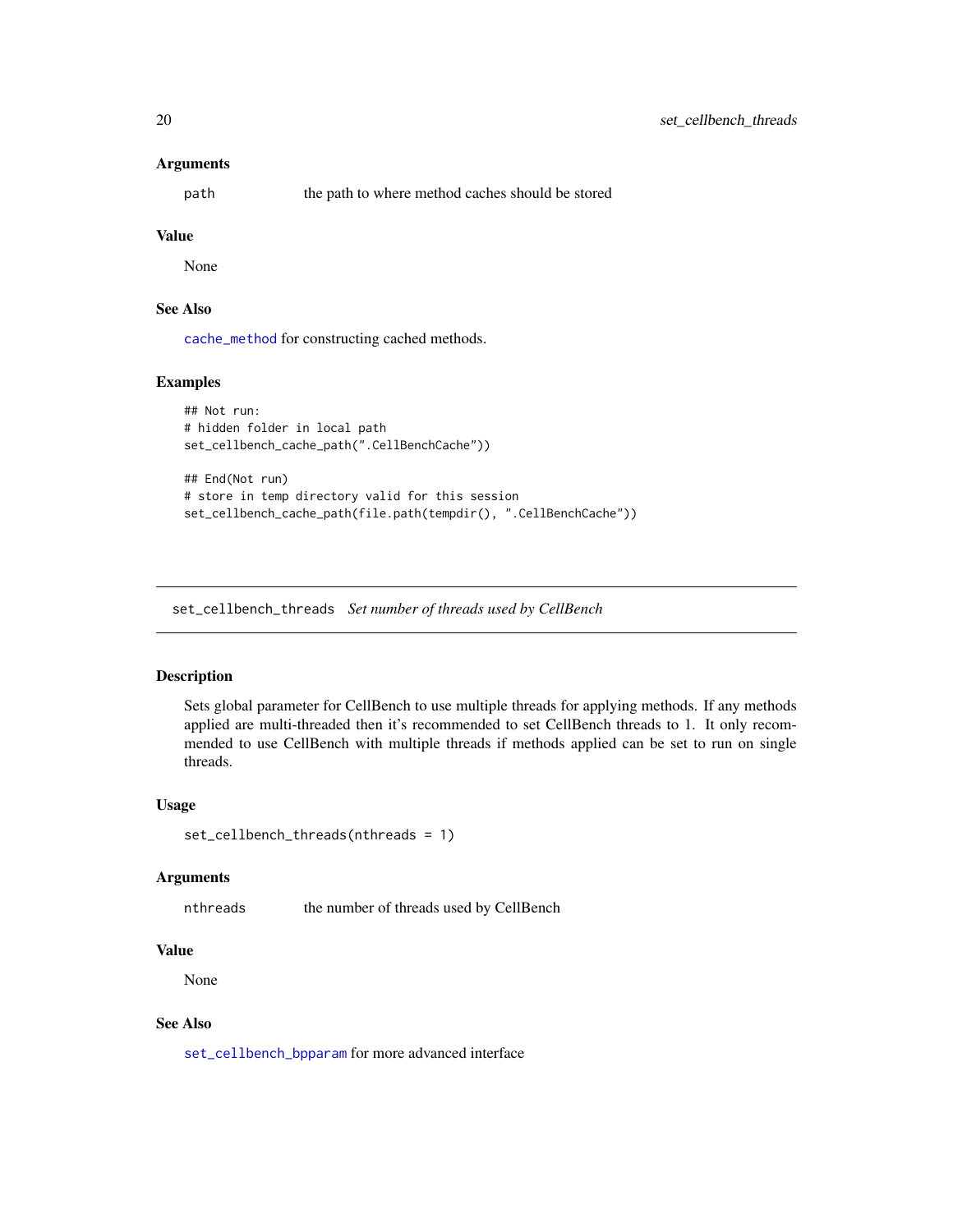#### <span id="page-20-0"></span>time\_methods 21

#### Examples

set\_cellbench\_threads(1) # CellBench runs on a single thread

<span id="page-20-1"></span>time\_methods *Time methods*

#### Description

time\_methods() take either lists of datasets or benchmark\_timing\_tbl objects and applies a list of functions. The output is a benchmark\_timing\_tbl where each method has been applied to each dataset or preceeding result. Unlike apply\_methods(), time\_methods() is always single threaded as to produce fair and more consistent timings.

#### Usage

```
time_methods(x, fn_list, name = NULL, suppress.messages = TRUE)
## S3 method for class 'list'
time_methods(x, fn_list, name = NULL, suppress.messages = TRUE)
## S3 method for class 'benchmark_timing_tbl'
time_methods(x, fn_list, name = NULL, suppress.messages = TRUE)
```
#### Arguments

| X                 | the list of data or benchmark timing tibble to apply methods to |
|-------------------|-----------------------------------------------------------------|
| $fn\_list$        | the list of methods to be applied                               |
| name              | (optional) the name of the column for methods applied           |
| suppress.messages |                                                                 |
|                   | TRUE if messages from running methods should be suppressed      |

#### Value

benchmark\_timing\_tbl object containing results from methods applied, the first column is the name of the dataset as factors, middle columns contain method names as factors and the final column is a list of lists containing the results of applying the methods and timings from calling system.time().

#### See Also

[apply\\_methods](#page-3-1)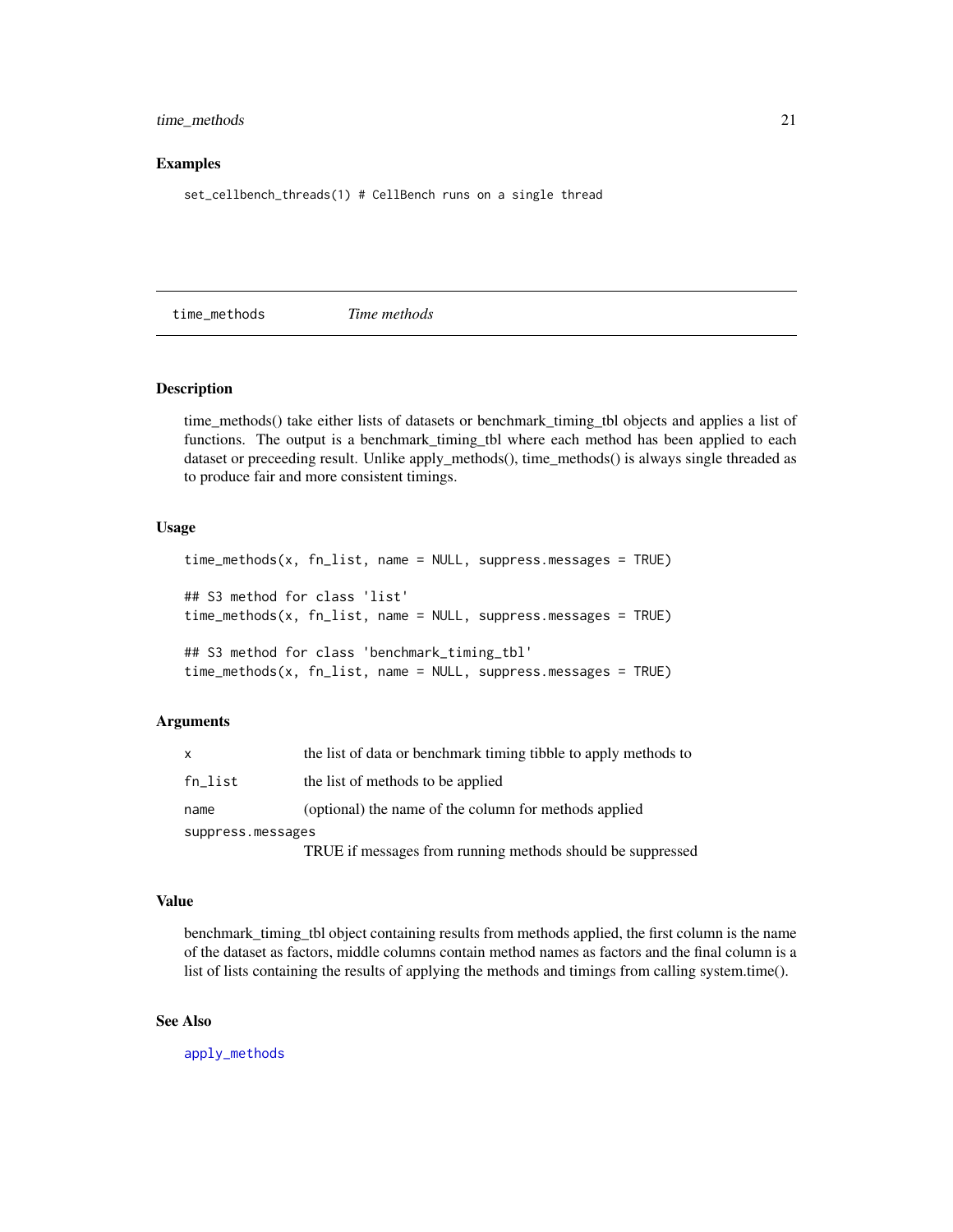```
datasets <- list(
    set1 = 1:1e7
)
transform <- list(
    sqrt = sqrt,
    log = log
\mathcal{L}time_methods(datasets, transform) %>%
    unpack_timing() # extract timings out of list
```